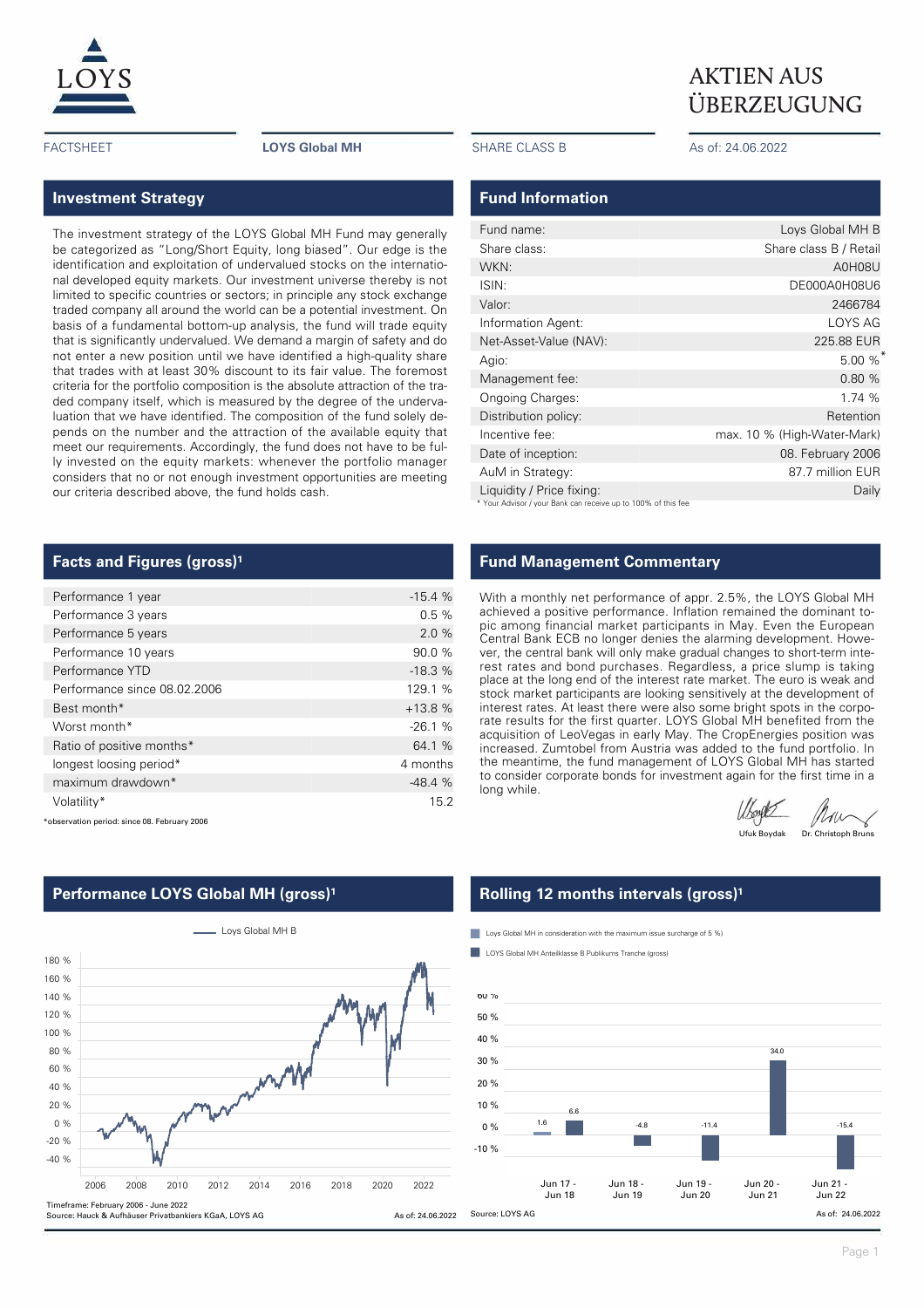

# $\underline{LOYS}$  AKTIEN AUS ÜBERZEUGUNG

**Portfolio Overview LOYS Global MH**

| TOP-5-HOLDINGS (31.05.2022)                            |        | Country-Allocation (31.05.2022) |  |         |  |  |
|--------------------------------------------------------|--------|---------------------------------|--|---------|--|--|
| <b>Bijou Brigitte</b>                                  | 5.68 % | Germany                         |  | 39.31 % |  |  |
| Einhell                                                | 5.64 % | Japan                           |  | 23.18 % |  |  |
| Proto Corp.                                            | 5.61 % | Great Britain                   |  | 6.34 %  |  |  |
| Gesco Ag                                               | 3.62%  | <b>Netherlands</b>              |  | 5.97%   |  |  |
| König & Bauer                                          | 3.32%  | South Korea                     |  | 4.18 %  |  |  |
| Source: Hauck & Aufhäuser Privatbankiers KGaA, LOYS AG |        |                                 |  |         |  |  |

FACTSHEET **LOYS Global MH** SHARE CLASS B As of: 24.06.2022

# **Performance in Percent (gross)<sup>1</sup>**

| Year | Jan    | Feb    | Mar     | Apr    | May    | Jun    | Jul    | Aug    | Sep    | Oct    | Nov    | <b>Dec</b> | Year    |
|------|--------|--------|---------|--------|--------|--------|--------|--------|--------|--------|--------|------------|---------|
| 2012 | 0.9    | 5.5    | 0.9     | $-1.3$ | $-4.2$ | $-0.7$ | 4.8    | 1.7    | 2.1    | $-0.4$ | 0.2    | 2.7        | 12.5    |
| 2013 | 4.5    | 0.3    | 1.2     | $-0.7$ | 1.7    | $-5.7$ | 3.0    | $-0.1$ | 2.5    | 4.2    | 0.8    | 0.9        | 12.9    |
| 2014 | 3.0    | $-1.6$ | 0.4     | 1.9    | 3.7    | $-0.2$ | 0.2    | $-1.8$ | $-1.6$ | $-2.8$ | 0.4    | $-0.1$     | 1.1     |
| 2015 | 2.3    | 3.7    | 1.0     | 1.9    | 1.7    | $-0.8$ | 1.8    | $-4.4$ | $-5.0$ | 6.5    | 5.4    | $-1.3$     | 12.9    |
| 2016 | $-7.4$ | $-0.1$ | 3.9     | 2.7    | 0.5    | $-0.9$ | 10.1   | 5.0    | 1.8    | $-0.3$ | 0.7    | 3.5        | 19.9    |
| 2017 | 3.8    | 1.9    | 0.1     | 0.8    | 2.6    | $-1.4$ | 0.9    | 3.7    | 2.5    | 1.6    | $-0.7$ | 2.4        | 19.7    |
| 2018 | 0.1    | $-0.9$ | $-5.2$  | 2.6    | 2.1    | $-2.2$ | 1.9    | $-0.1$ | 0.6    | $-8.9$ | 0.6    | $-11.6$    | $-19.9$ |
| 2019 | 9.9    | 2.8    | 3.2     | 3.2    | $-4.8$ | 1.3    | $-0.8$ | $-4.1$ | 5.3    | 0.3    | 2.2    | 1.7        | 21.1    |
| 2020 | $-1.6$ | $-7.1$ | $-23.0$ | 9.6    | 6.1    | 1.4    | $-4.4$ | 5.6    | 2.4    | $-6.5$ | 13.8   | 4.4        | $-4.7$  |
| 2021 | 3.5    | 3.1    | 5.5     | 0.6    | 3.0    | 2.7    | 0.2    | 2.9    | $-0.4$ | 1.1    | $-3.7$ | 2.8        | 23.3    |
| 2022 | $-1.7$ | $-6.1$ | $-3.7$  | $-2.4$ | 3.5    |        |        |        |        |        |        |            | $-18.3$ |

#### Source: CleverSoft FondsDB™ As of: 24.06.2022



Jul 2192 cen de la de la la la la la la la la la la la

# **LOYS AG at a Glance Contact Contact**

Company Philosophy

- Owner-managed independent company with aligned interests
- Board and management are invested in the funds
- Specialization on equity markets • Fair and transparent fee structure
- 

### Investment Philosophy

- Active and consequent fund management
- Value driven, fundamental bottom-up approach
- Investments are defined by quantitative and qualitative factors • Consistent execution of investment decisions
- Fund Manager
- Highly experienced Fund Management
- Proven, successful track-record
- Continuous outperformance of MSCI World Index
- Backed by experienced, qualified investment team



### **LOYS AG**

Barckhausstr. 10 60325 Frankfurt am Main T: 069-2475444-0 F: 069-2475444-19 Mail: info@loys.de www.loys.de